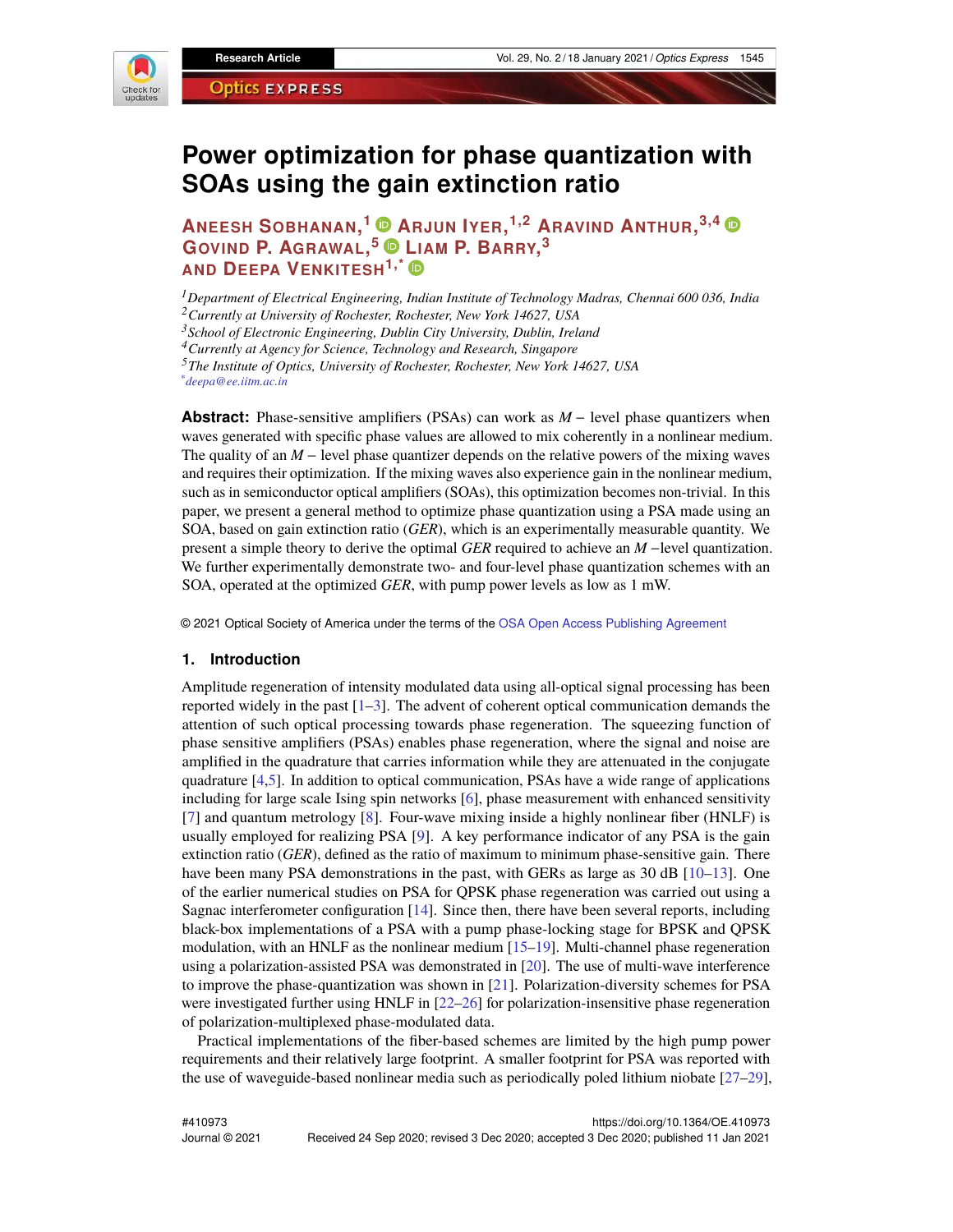silicon germanium [\[30](#page-12-3)[,31\]](#page-12-4) and AlGaAs [\[32\]](#page-12-5). However, the pump power required for achieving PSA in all these media are also relatively high. Table [1](#page-1-0) compares the pump power used in the previous reports for the demonstration of PSA-based phase regeneration and phase quantization in different nonlinear media. The two challenges, a large footprint and a large pump power, can be overcome by using SOAs, which require much smaller powers  $\left($  <10 mW) to initiate nonlinear interactions and can be potentially integrated on photonic integrated circuits. There have been a few reports on realising PSA with SOAs. A monolithically integrated phase-sensitive amplification chip with SOAs was discussed in [\[33\]](#page-12-6), where *GER* of ∼7.8 dB was achieved. Regeneration of a multi-channel DPSK signal using PSA in SOAs was demonstrated in [\[34\]](#page-12-7). Further, all-optical phase regeneration of a QPSK signal through PSA in SOAs, was presented for the first time in [\[35\]](#page-12-8). However, it is commonly realized that the amplified spontaneous emission would lead to poorer noise performance when SOAs are used. This has been proved to be unfounded, and we have reported that, due to pump saturation, the OSNR of the signal and conjugate waves is maintained when SOAs are used for FWM, for an input OSNR values of <28 dB [\[36\]](#page-12-9). The presence of saturating pump is also found to minimize the nonlinear phase noise introduced by the SOAs [\[37\]](#page-12-10).

| Process                   | Nonlinear medium              | Pump power (dBm)         | Reference                      |
|---------------------------|-------------------------------|--------------------------|--------------------------------|
| Phase quantization        | <b>HNLF</b>                   | 27                       | J. Kakande et.al., [17]        |
|                           |                               | 29                       | C. Lundström et.al., [38]      |
|                           |                               | >20                      | F. Parmigiani et.al., [44]     |
|                           |                               | 26                       | A.Almaiman et.al., [45]        |
| Phase regeneration        | <b>HNLF</b>                   | 33                       | R. Slavík et.al., [15]         |
|                           |                               | >30                      | R. Slavík et.al., $[16]$       |
|                           |                               | 29                       | J. Yang et. al., [23].         |
|                           |                               | 30                       | S. L. I. Olsson et.al., [51]   |
|                           | <b>PPLN</b>                   | 30                       | B. J. Puttnam et. al., [27].   |
|                           |                               | 24.7                     | T. Umeki et. al., [28]         |
|                           |                               | 21                       | S. Liu et.al., [50]            |
|                           | SiGe Waveguide                | <21                      | M. A. Ettabib et. al., [30,31] |
|                           | <b>SOA</b>                    | < 6                      | A. D. Ellis et.al., [34]       |
|                           |                               | < 7                      | S. Sygletos et.al., $[46]$     |
|                           |                               | <10                      | K. R. H. Bottrill et.al., [35] |
| Phase sensitive amplifier | <b>PPLN</b>                   | 33                       | K. J. Lee et.al., [49]         |
|                           | a-Si:H waveguide              | 32 (Peak power-pulsed)   | H. Sun et. al., [47]           |
|                           | Si-Photonic crystal waveguide | 31.7 (Peak power-pulsed) | Y. Zhang, et. al., [48]        |
|                           | A1GaAsOI                      | 19 to 27                 | F. Da Ros et.al., [32]         |
| <b>Phase quantization</b> | <b>SOA</b>                    | $\bf{0}$                 | (This work)                    |

<span id="page-1-0"></span>**Table 1. Record of PSA-based phase regeneration and phase quantization experiments in different nonlinear media with the corresponding pump power levels used.**

One of the critical design parameters for a PSA is the *GER*, which is in turn decided by the correct choice of mixing ratios of the signal with the desired idler. Several reports in the past have described the details of optimization of power levels of the mixing beams in HNLF-based PSA [\[38\]](#page-12-11). The dependence of PSA gain on the phase-to-amplitude and phase-to-phase transfer functions of a PSA made using HNLF are discussed [\[39,](#page-12-21)[40\]](#page-12-22). The dependence of the noise figure (NF) of a PSA on the different signal-idler power ratios was addressed in [\[41\]](#page-12-23), where an experimental study was conducted with random gain values and it was concluded that the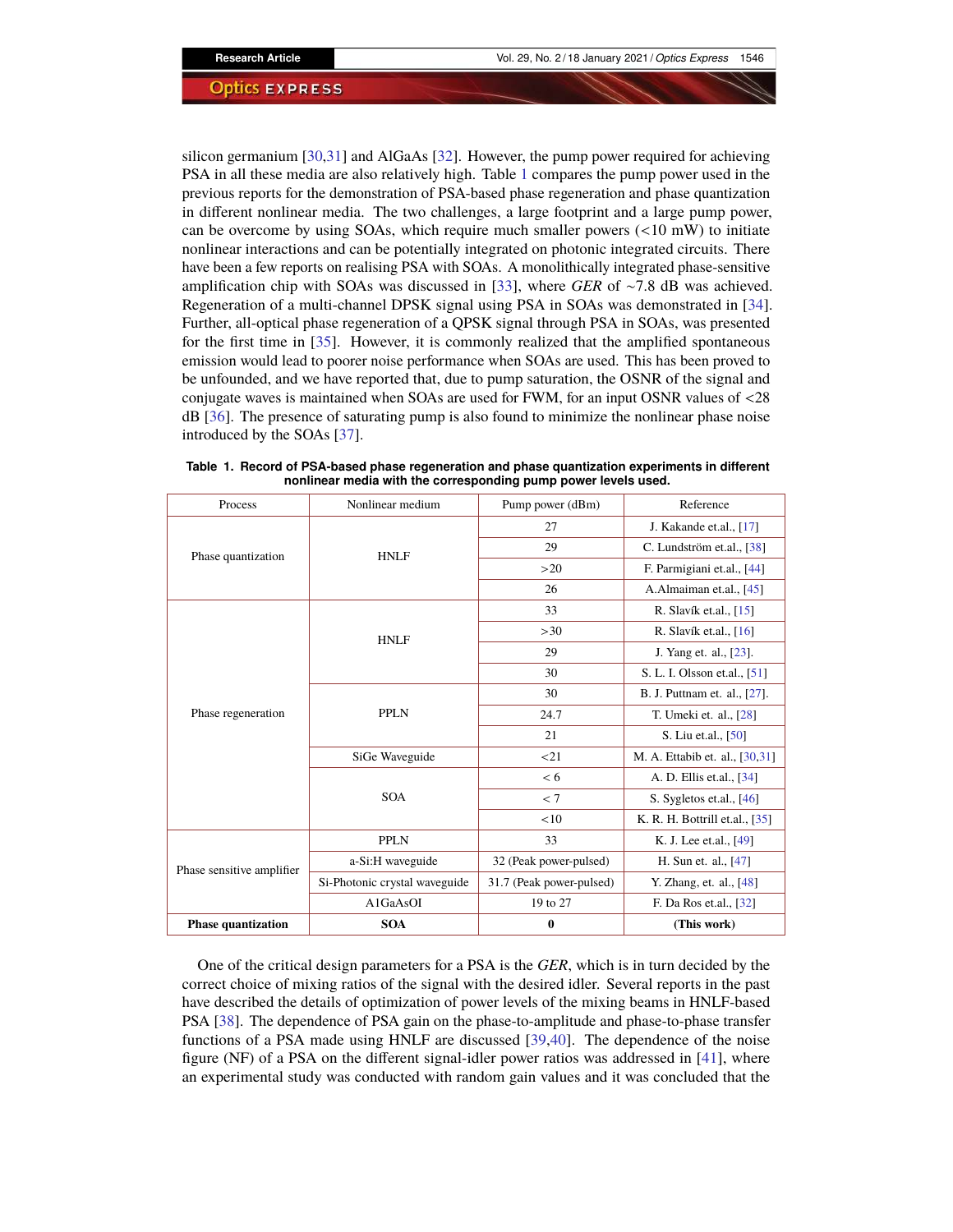best phase quantization is achieved when the power ratio between the signal and the conjugate are equal in case of two-level quantization. A detailed analytical formulation was presented in [\[42\]](#page-12-24), where the optimal amplitude ratio between the signal and its harmonic was discussed for a general *M*− level optical phase quantization of a signal with uniform phase distribution. A brute-force optimization of the quantization may be possible by adjusting the power levels at the input of the PSA when the nonlinear medium is passive. However, this may be difficult for an active gain medium such as SOA. None of the previous demonstrations of PSAs made with SOAs discuss the systematic optimization of the ratio between input signal and pump power required for optimal performance. SOAs being amplifiers provide asymmetric gain, it would be cumbersome to carry out an optimization by just randomly adjusting the power ratio of the input waves.

In this paper, we derive a relation between the signal-to-idler amplitude mixing ratio (*r*) and the *GER*, which is a measurable quantity at the output of the SOA, that can be used to achieve optimal *M*−level phase quantization in general. This relation is universal, and can be applied irrespective of the nonlinear medium used for the PSA. We have previously presented numerical results on the influence of *GER* on *M*−level quantization with SOA [\[43\]](#page-12-25). Here, we present experimental data that verifies the dependence of *GER* on the quality of phase quantization in SOA. We also quantify the phase-sensitive gain (PSG) for two and four-level phase quantization schemes, the dependence of the quality of quantization on *GER* and then discuss two and four-level phase quantization with optimized *GER*. With careful power optimization, we experimentally achieve phase quantization with a pump power of only 0 dBm. A comparison with previous work (Table [1\)](#page-1-0) shows that the SOA based demonstration in this work uses the lowest pump power.

# <span id="page-2-1"></span>**2. Theory**

Phase quantization is implemented typically through a non-degenerate FWM process occurring inside a nonlinear medium. The schematic of a FWM- based *M*-level phase quantizer is shown in Fig. [1\(](#page-2-0)a) [\[17\]](#page-11-16). Two pumps with frequencies  $f_{p1}$  and  $f_{p2}$  and powers  $P_{p1}$  and  $P_{p2}$  respectively are allowed to mix with the signal at frequency  $f_s$ , with power  $P_s$ , whose phase  $\phi_s$  is to be quantized to *M* levels. Assuming δ*f* to be the frequency separation between the pump1 and the signal, the pump frequencies are chosen such that  $f_{p2} - f_{p1} = M\delta f$  and  $f_{p2} - f_s = (M - 1)\delta f$  as shown in Fig. [1\(](#page-2-0)a). These two pumps and signal should be phase correlated for realizing phase quantization.



<span id="page-2-0"></span>**Fig. 1.** (a) Schematic of the input and output spectral components of an *M*− level phase quantizer, the output spectrum indicates the mixing frequencies that result in an M-level quantization. (b) Misfit factor as a function of the mixing ratio,  $r$  for  $M = 2$ , 4

Cascaded FWM of the pump 1 and the signal generates the  $(M - 1)$ <sup>th</sup> idler at frequency  $f_{p2} - \delta f$ , with a phase  $(M - 1)\phi_s$ . This idler is allowed to coherently mix with the conjugate idler generated by the non-degenerate mixing of pump 1, pump 2 and the signal at the frequency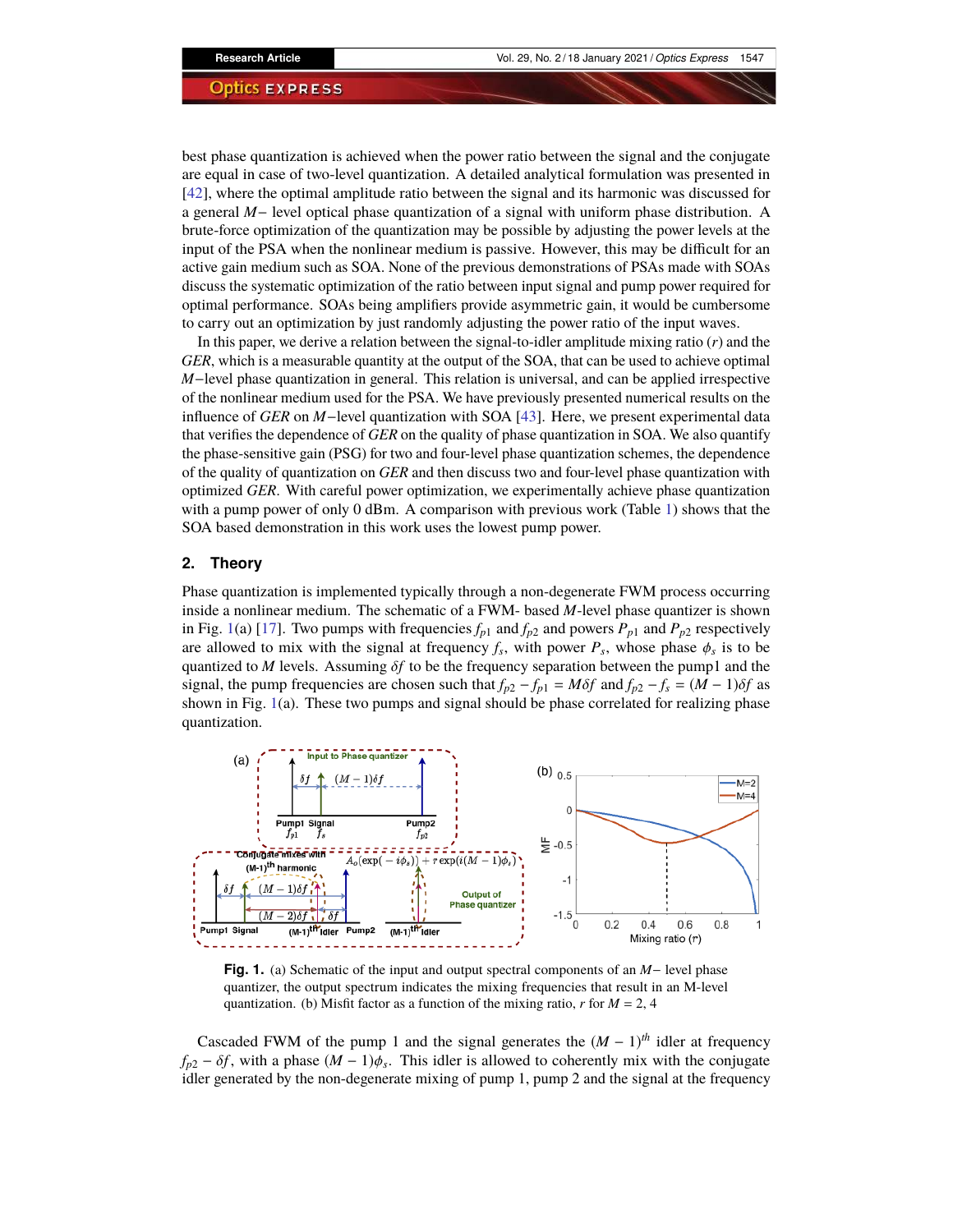$f_{p1} + f_{p2} - f_s = f_{p2} - \delta f$  and phase,  $-\phi_s$ . The complex amplitude  $A_{out}$  of this coherent combination can be written as,

$$
A_{out} = A_0 \exp(-i\phi_s) + rA_0 \exp(i(M-1)\phi_s), \qquad (1)
$$

where  $A_0$ ,  $rA_0$ , are the amplitudes of the two mixing fields at the idler frequency. The quality of this interference output and hence that of the quantization depends on the mixing ratio *r*, which is decided by the conversion efficiency of the mixing process. The importance of the choice of *r* for an *M*− level quantization is studied in detail in [\[17\]](#page-11-16), where the average deviation of the proposed phase quantizer from an ideal step function is quantified through a misfit factor (*MF*), defined as,

$$
MF = \log_{10} \left( \frac{M^2}{\pi^2} \int_{-\frac{\pi}{M}}^{\frac{\pi}{M}} |\phi_o(r, \phi_s) - \phi_{step}| d\phi_s \right), \tag{2}
$$

where  $\phi_s$  is the input phase to be quantized,  $\phi_o$  is the phase of the output field defined in Eq. (1), and  $\phi_{step}$  is the ideal step function. Figure [1\(](#page-2-0)b) shows the *MF* as a function of *r* for *M* = 2 and 4. The *MF* of an ideally quantized output would tend to −∞. For the two-level phase quantization, the value of  $r$  that leads to the ideal  $MF$  is 1, as seen in Fig. [1\(](#page-2-0)b), indicating that optimal quantization occurs when the conjugate and the requisite idler mixes with equal amplitudes. This conclusion has been previously verified through experiments using HNLF in [\[39\]](#page-12-21). The optimal mixing ratio progressively decreases with increasing  $M$ . For  $M = 4$ ,  $MF$  is found to be minimum at  $r = 0.5$ . Since  $r$  is not measurable directly in an experiment, especially when the nonlinear medium is a gain medium as in our case, we propose to quantify *r* through the *GER*, defined as the ratio of the maximum output gain to the minimum output gain when  $\phi_s$  is tuned over  $2\pi$ . For a process governed by Eq. (1), the output power *Pout* is given by

$$
P_{out} = |A_{out}|^2 = A_o^2 (1 + r^2 + 2r \cos(M\phi_s)).
$$
\n(3)

*GER* can be a analytically derived from the output power as,

$$
GER = 10 \log_{10} \left( \frac{P_{out,max}}{P_{out,min}} \right) = 10 \log_{10} \left( \frac{1+r}{1-r} \right)^2
$$
 (4)

Thus, there exists a direct relation between *r* and *GER*, given in Eq. (4), which can be used to optimize the experimental operating conditions for any *M*-level quantization scheme. For  $M =$ 2, MF is minimum at  $r = 1$ , and hence *GER* should be as large as possible. However, for  $M =$ 4, *MF* is minimum at *r* = 0.5, and substituting it in Eq. (4), we find that the optimal *GER* for best quantization is 9.54 dB. Thus, the *GER* helps to identify the operating point which would correspond to minimum *MF* and hence the best possible phase quantization. It is to be noted that in almost all the literature, GER is mentioned just as a consequence of different mixing ratios. Here, from the very fundamental relation between the GER and mixing ratio, we explore and utilize this measurable quantity as the indirect measure for optimizing the mixing ratio, which is not trivial to optimize otherwise experimentally, especially in SOAs. Thus, even though the GER and mixing ratio is connected through the fundamental relation given in Eq. (4), it is the first time to the best of our knowledge that GER is utilized directly to optimize phase quantization.

Figure [2](#page-4-0) shows the normalized power and phase of the quantized output for both two and four level phase quantizations, as a function of input phase (marked in multiples of π). For two-level phase quantization, the mixing ratio  $r = 1$ , gives the maximum gain extinction ratio (here denoted by the large amplitude dip), as shown in Fig. [2\(](#page-4-0)a), and matches with that obtained from the optimization of the *MF* factor . The corresponding phase quantization output- which is an ideal step function for two level phase quantization - is shown in Fig. [2\(](#page-4-0)b). The figure also shows the output for different values of *r*, indicating that even a small change in *r* leads to a large quantization error. Similarly for the four-level quantization, the  $MF$  is minimized at  $r = 0.5$ , and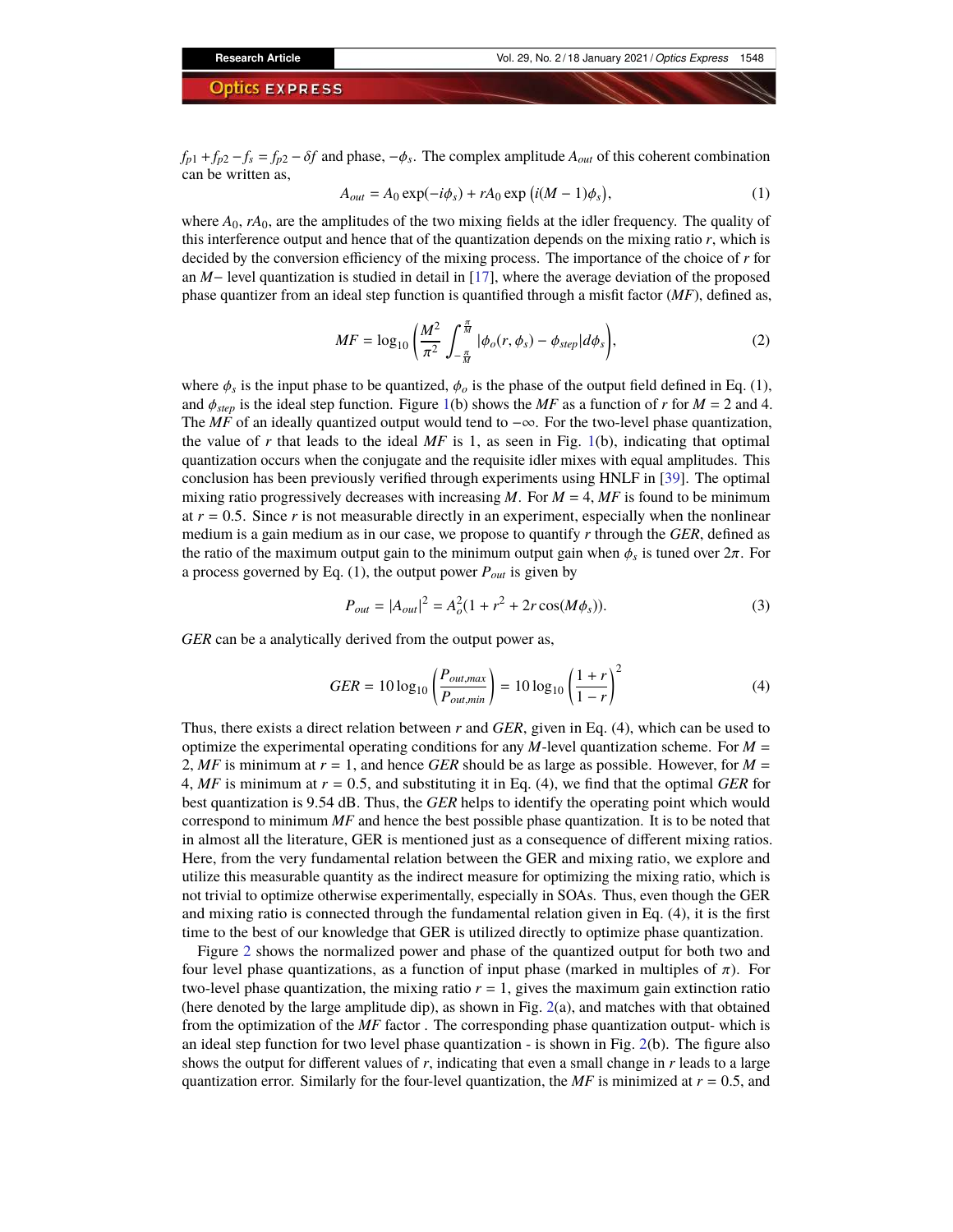the corresponding phase quantization is found to be the optimal one as shown in Fig.  $2(d)$  $2(d)$ . Even though the *GER* is found to be larger for values of *r* other than 0.5, the corresponding output phase shows a large quantization error. Thus, in an experiment, it is critical to find the operating condition that gives a *GER* of exactly 9.54 dB, which results in the minimum misfit factor. It is important to note that the optimal *GER* values depend only on *M* and are independent of the nonlinear medium used to achieve phase quantization.



<span id="page-4-0"></span>**Fig. 2.** Quantized output as a function of relative input signal phase (a) Output power (normalized) and (b) Output phase for two-level quantization, (c) Output power (normalized) and (d) Output phase for four-level quantization, for different *r* values.

# **3. Experimental demonstrations**

The basic characterization showing the gain asymmetry of the SOA used in the PSA stage is shown in Fig. [3.](#page-5-0) The SOAs we used are nonlinear (NL-SOA, Kamelian) with an output saturation power of 10 dBm and gain recovery time of 25 ps. Figure [3](#page-5-0) shows both the gain (in black circles) and the conjugate conversion efficiency (in blue squares) as a function of detuning between the signal and the pump frequencies  $(f_s \text{ and } f_p \text{ respectively})$  measured experimentally, for the SOA used in the PSA stage, at a drive current of 350 mA. To specifically indicate the gain asymmetry in the presence of pump, the values of gain at a detuning of  $\pm$  50 GHz is marked in Fig. [3](#page-5-0) (horizontal black dashed lines), and the difference in gain for positive and negative detuning is found to be 6 dB. For the same detuning, the conjugate conversion efficiency (the ratio of the conjugate power to the input signal power) is found to have a difference of 3.5 dB between the positive and negative detuning (indicated as horizontal red dotted lines). It clearly demonstrates the asymmetric behaviour of the SOA in the presence of the pump. Thus, SOA being a gain medium with asymmetry, the optimization explained here in the manuscript is a practically useful technique for obtaining better phase quantization.

# *3.1. Two-level phase quantization*

Two level phase quantization occurs when a signal and its conjugate are allowed to add coherently at the same frequency. The output power and phase response expected of such a coherent addition is shown in Fig. [2\(](#page-4-0)a) and [2\(](#page-4-0)b) respectively.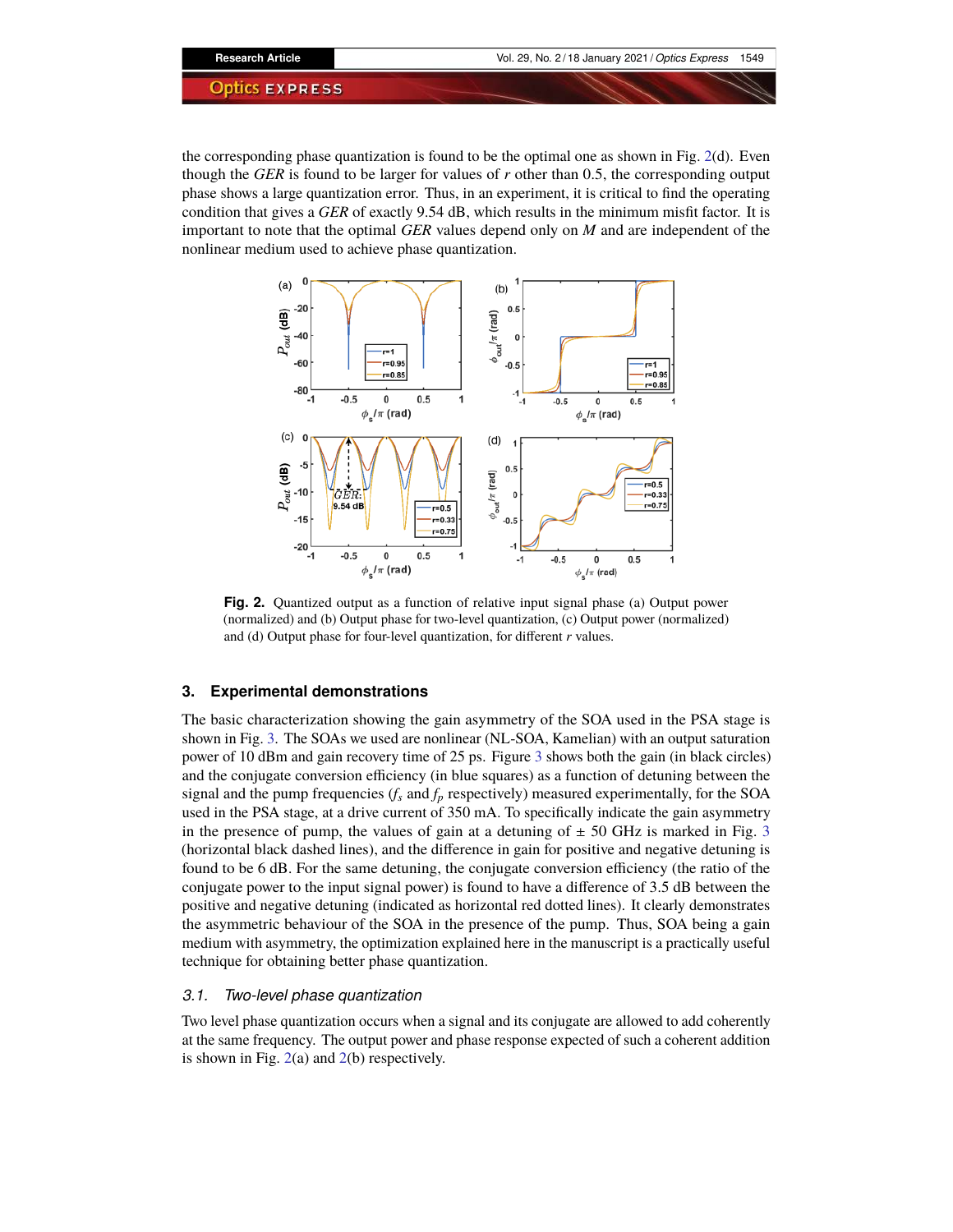

<span id="page-5-0"></span>**Fig. 3.** Gain and conversion efficiency as a function of detuning  $(f_s - f_p)$ .

#### 3.1.1. Implementation

Figure [4](#page-5-1) shows a schematic of the experimental setup used to demonstrate two-level phase quantization. The expected spectra at the outputs of different stages are also shown in the figure. This scheme helps to explicitly characterize the phase-to-phase transfer function of a two-level phase quantizer using SOAs and is similar to that demonstrated in [\[39\]](#page-12-21), where HNLF was used as a nonlinear medium.



<span id="page-5-1"></span>**Fig. 4.** Experimental setup to study the phase transfer function of PSA for two-level quantization

Two independent narrow-linewidth lasers at frequencies  $f_p$  and  $f_s$  are used as sources for the pump and signal respectively. The output of the signal laser is split and a part of it is used as the local oscillator for the coherent receiver. The amplified signal is filtered to remove the out-of-band amplified spontaneous emission (ASE) noise, and is combined with the pump using a 3-dB coupler and fed to the first SOA. Using polarisation controllers, it is ensured that the polarisation states of the pump and the signal are matched at the input of the SOA. The first nonlinear mixing stage - referred to as the copier stage - is used to phase-lock the pump, signal and idler of interest through the partially degenerate FWM process in the SOA. A phase conjugate of the signal (*I*), at frequency  $f_I = 2f_P - f_s$  and phase  $2\phi_P - \phi_s$  is generated at the output of this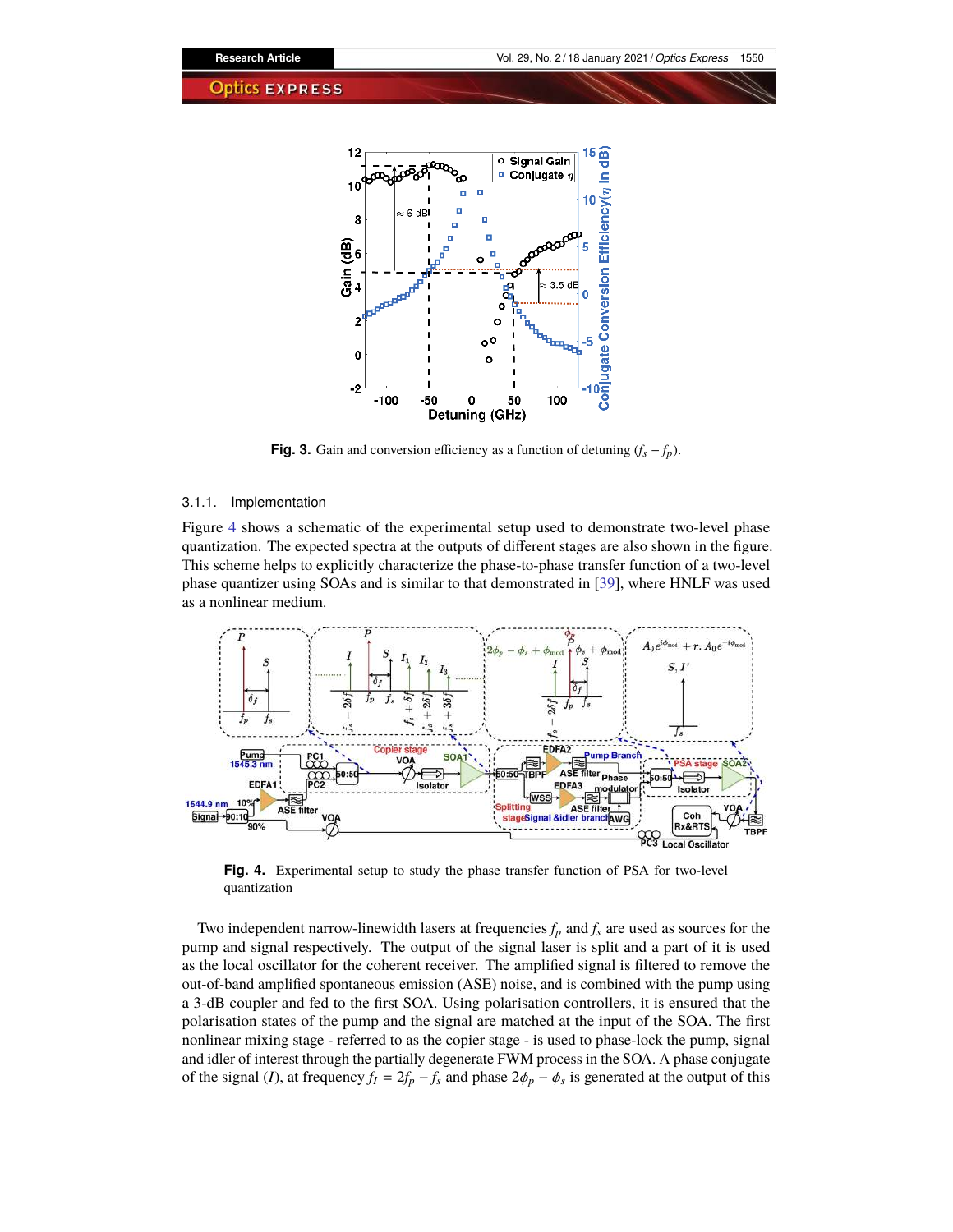stage. The output of the copier stage is split using a 3-dB coupler. The signal and its conjugate are filtered in one of the arms, and both of them are modulated with a linear phase,  $\phi_{mod}(t)$ , between  $-\pi$  to  $\pi$  rad at 15 MHz using an electro-optic phase modulator. This modulation frequency is chosen such that the output is captured without being influenced by the environmental phase fluctuations. The pump is filtered and amplified in the other arm. The phase-modulated signal ( phase  $\phi_s + \phi_{mod}(t)$ , power *S*) and its conjugate ( phase  $2\phi_p - \phi_s + \phi_{mod}(t)$ , power *I*) are combined with the pump ( phase  $\phi_p$ , power *P*) and fed to SOA2 (PSA stage). The idler (*I'*) generated in SOA2 at frequency  $f_s$  (=  $2f_p - f_l$ ) and its phase ( $\phi_s - \phi_{mod}(t)$ ) then coherently add with the input signal to yield two level phase quantization. The output of the PSA stage at the signal frequency *fs* is filtered and fed to the coherent receiver followed by a real time scope. The I and Q data recorded in the scope is further used to extract the phase of the quantized signal.

# 3.1.2. Results and discussion

The quality of quantization is determined by the ratio with which the coherent addition of the signal and the desired idler occurs, as discussed in Section [2.](#page-2-1) Hence, prior to the phase quantization step, we identify this operating condition by measuring the *GER*. In this *GER* optimization step, the output of the copier stage is directly fed to the waveshaper (Finisar-WaveShaper 1000s.) for manually changing the relative phase of the signal and idler at the PSA input. The input and output of the PSA stage are recorded on an optical spectrum analyser (OSA) and the corresponding gain at the signal frequency is measured as a function of input signal phase. The corresponding results are shown in Fig. [5\(](#page-6-0)a).



<span id="page-6-0"></span>**Fig. 5.** (a) Gain vs. Relative phase between the signal and pump, (b) *GER* vs. *S*/*I* ratio (red circle shows the highest *GER* for  $S/I$  ratio of -6 dB); pump power = 0 dBm

The maximum and minimum gains are observed at a phase difference of  $\pi/2$  as expected. We change the pump/signal/idler power ratios at the input of the PSA stage using power attenuation of each filtered line in the waveshaper. For each set of power ratio, we sweep the input relative phase of the signal and idler, using the waveshaper and record the phase sensitive gain (PSG) as a function of input phase. The results are shown in Fig. [5\(](#page-6-0)a). We calculate the *GER* as the ratio of the maximum to the minimum measured gain value. We choose the input pump power such that it is sufficient (0 dBm) to saturate the SOA. We fix the signal to the idler power ratio  $(S/I)$  and vary the pump/idler (*P*/*I*) power ratios by changing both the signal and the idler power at the PSA input. *GER* is found to be independent of the *P*/*I* ratio (not shown here) when it is varied over a range of +14 dB to +26 dB for an *S*/*I* ratio of 0 dB. We further vary the signal power after fixing the  $P/I$  ratio to a specific value (+14 dB). This  $P/I$  ratio was chosen such that, it enables a large range of  $S/I$  ratio between  $-15$  to  $+10$  dB in the PSA stage. Variation in signal power correspondingly changes the *S*/*I* ratio while we observe a corresponding large variation in *GER* for each case. The corresponding *GER* as a function of the *S*/*I* ratio is shown in Fig. [5\(](#page-6-0)b). The largest *GER* is observed for a signal/idler (*S*/*I*) power ratio of -6 dB.

In order to extract the phase transfer characteristics after the PSA, the optimized values (*S*/*I* = -6 dB) are further used as the input power levels to the SOA2. Phase modulation using a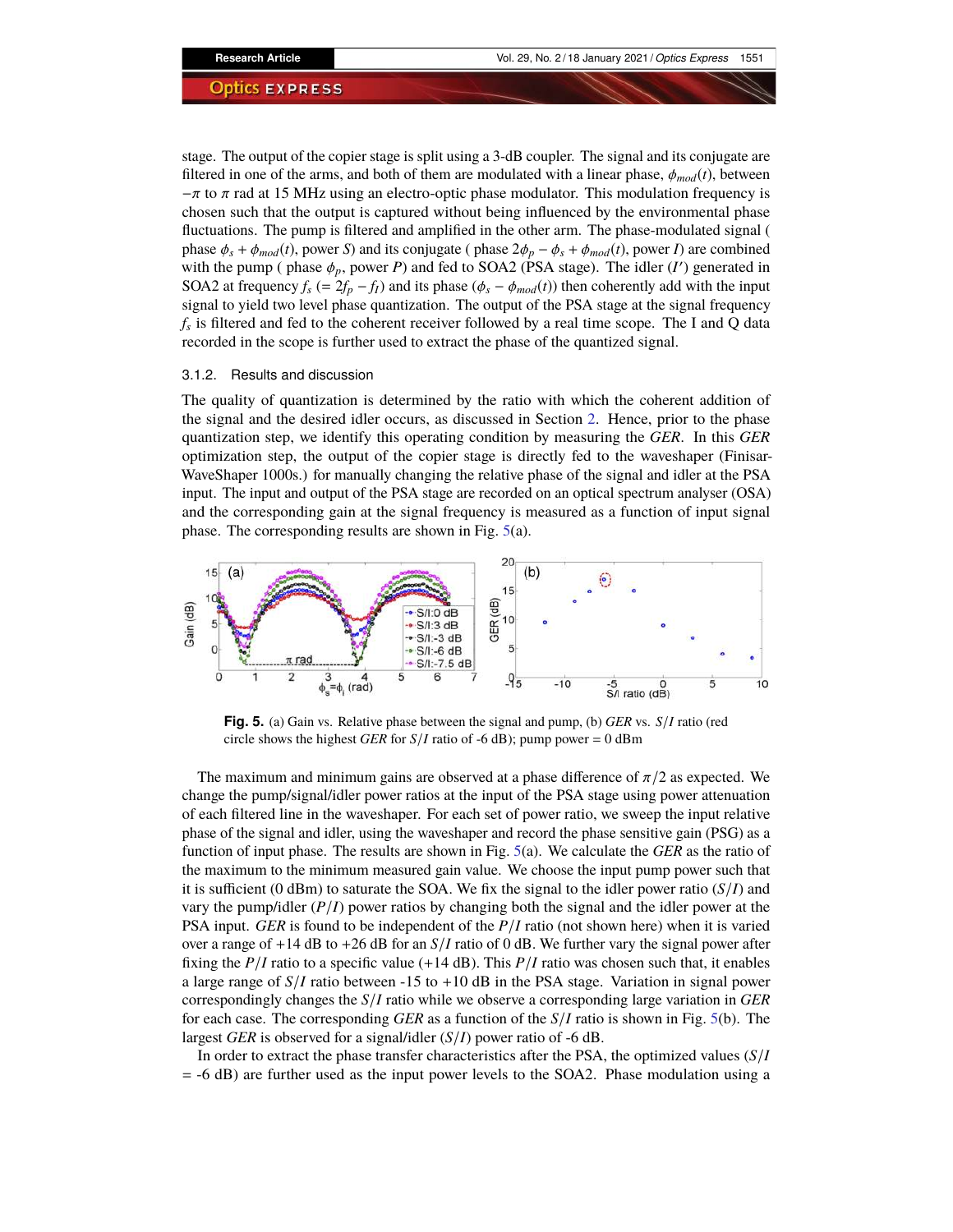saw-tooth waveform at a frequency of 15 MHz is applied in the signal and idler arm, and the applied drive voltage is set such that it swings from  $-V_{\pi}$  to  $+V_{\pi}$  (3.5  $V_{pp}$ ) at the input RF port of the modulator. Thus one cycle of saw-tooth RF waveform modulates the input signal and idler phase linearly over  $2\pi$  radians. Figure [6\(](#page-7-0)a) & (b) shows the input and the output of the phase quantization stage where it is clearly evident that the output is quantized to two fixed phase states with an absolute nonzero mean phase shift (corresponding to the residual  $\phi_s$ ).



<span id="page-7-0"></span>**Fig. 6.** (a) The phase of the input signal to the phase quantizer obtained by driving a phase modulator with a 15 MHz sawtooth input voltage (b) Two-level phase quantized output of the PSA stage.

The two quantized phase states are found to have a phase difference of  $\pi$  as expected for the two level phase quantizer. The lower quantized values is aligned to 0 rad and the upper quantized one to  $\pi$  for the clear visualization and hence the output phase mentioned here is the relative output phase. Phase jumps in both Fig.  $6(a)$  $6(a)$  and  $(b)$  are possibly due to phase wrapping between  $-\pi$  and  $+\pi$  rad, whenever a random phase drifts occurs in the system possibly due to some environmental perturbation, or due to the voltage fluctuations in RF source used to drive the modulator. *GER* is maximum at *S*/*I* ratio of -6 dB and near ideal phase quantization is obtained for the optimized power ratio. Other  $S/I$  ratios, which resulted in smaller GER in Fig. [5\(](#page-6-0)b) resulted in quantization, albeit with a large quantization error. Note that, this is different from the power ratio for optimized phase quantization in HNLF where the optimal *S*/*I* ratio is 0 dB [\[39\]](#page-12-21). Even in the case of HNLF, the optimal S/I ratio depends on the specific operating and saturation condition. In this work using SOA, we find that the optimized power ratio  $(S/I)$  is not unity. This difference is primarily due to gain asymmetry of the SOA.

These values of different optimized power ratios are all specific to our experiments and can change in different experimental test-beds and experimental conditions, but the optimal GER is independent of the experimental conditions.

#### *3.2. Four-level phase quantization*

Four level quantization occurs when the conjugate of the signal coherently adds with its third harmonic, both generated at the same frequency, resulting in a phase addition corresponding to  $e^{-i\phi_s} + r.e^{i3\phi_s}$ . To obtain the four level phase quantization with the optimized power ratio through the corresponding *GER*, we design a proof of principle experiment, which is modified from that shown for the two-level quantization.

# 3.2.1. Implementation

The experimental setup used to demonstrate the four-level quantization is shown in Fig. [7.](#page-8-0) The signal and pump at frequencies  $f_s$  and  $f_p$  with a detuning  $\delta f = f_s - f_p = 50 \text{ GHz}$ , are propagated through the copier stage, to result in a cascaded FWM process described below. Idler, *I*<sub>1</sub> at frequency  $2f_s - f_p$  with the phase  $2\phi_s - \phi_p$  is generated due to mixing of the pump and signal. This idler mixes with the signal and results in the generation of idler  $I_2$  at frequency  $3f_s - 2f_p = f_s + 2\delta f$  with the phase  $3\phi_s - 2\phi_p$ . *I*<sub>2</sub> further mixes with *I*<sub>1</sub> to generate idler *I*<sub>3</sub>, at frequency  $4f_s - 3f_p = f_s + 3\delta f$  with the phase  $4\phi_s - 3\phi_p$ , which would be further used as the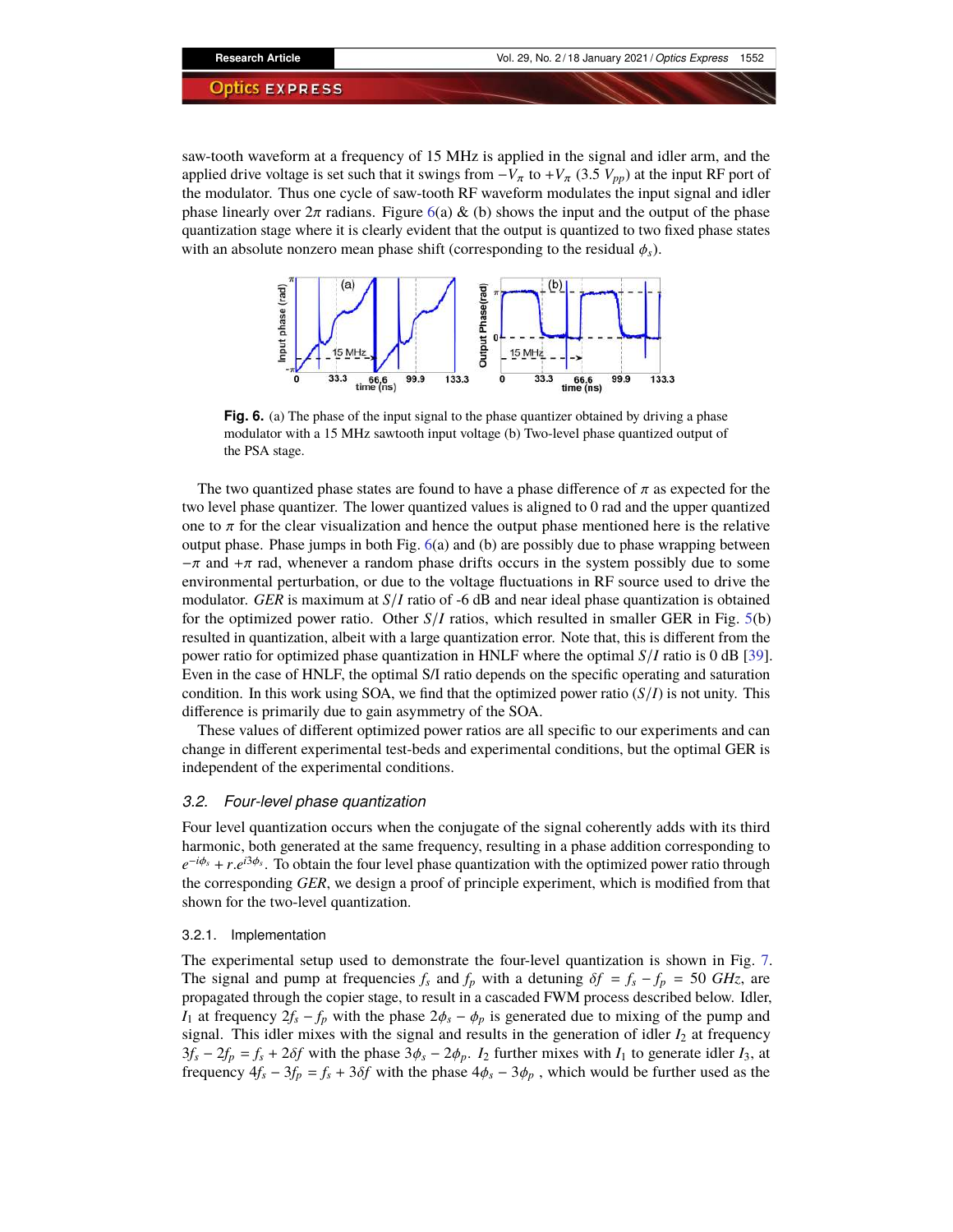correlated second pump required for the four-level quantization process. Phase quantization occurs at the idler  $I_2$  frequency  $f_s + 2\delta f$  in the PSA stage. The output of the copier stage is split and the frequency corresponding to  $f_s + 2\delta f$  is filtered in one of the arms, which is further used as a local oscillator for the coherent receiver that is used to measure the phase of the quantized output. The pump and the third harmonic idler *I*<sup>3</sup> are filtered in the other arm, which is further combined with the phase modulated signal (phase,  $\phi_s + \phi_{mod}(t)$ ) and fed as input to the PSA stage. Note that, unlike in the case of two-level quantization, only the signal is phase modulated using an electro-optic phase modulator driven with a 15 MHz saw tooth wave of  $V_{pp}$  so that  $\phi_{mod}(t)$  is swept in the range  $-\pi$  and  $+\pi$  in a linear fashion.



<span id="page-8-0"></span>**Fig. 7.** Experimental setup to demonstrate four-level quantization

In the second SOA, the conjugate *I'* is generated at frequency  $f_p + f_{13} - f_s = f_s + 2\delta f$ , through the mixing of pump, signal and idler *I*3, which possesses the conjugate phase of the signal, the time-varying part of which is −φ*mod*(*t*). Similarly, idler *I*<sup>2</sup> generated in SOA2, through the cascaded mixing process described above, at frequency  $f_s + 2\delta f$  with third harmonic phase of the signal  $(3\phi_{mod}(t))$ . Thus, in the second SOA, the idlers  $I_2$  and  $I'$  generated through two independent processes, but at the same frequency, coherently combine and this results in four-level phase quantization.

SOA1 at the copier stage is used here only to generate the phase correlated lines (*P* and *I*3) required for the phase quantization stage. The component,  $f_s + 2\delta f$  at the output of SOA1 is unmodulated, and hence if it is fed to the PSA stage (SOA2), it will degrade the coherent addition of the 3*f<sup>s</sup>* −2*f<sup>p</sup>* and *f<sup>p</sup>* +*fI*<sup>3</sup> −*f<sup>s</sup>* modulated components, leading to poor quantization. We, however, use the filtered  $f_s + 2\delta f$  component from the copier stage (SOA1) as the local oscillator for demonstration of the four-level quantization as shown in Fig. [7.](#page-8-0) The signal is modulated only at the PSA stage for this proof of principle experiment. If we modulate the signal at the input of the copier stage, the modulated signal with a phase  $\phi_s + \phi_{mod}(t)$ , would generate idler  $I_3$  at frequency  $f_{I3}$  in the copier stage, with a phase  $4(\phi_s + \phi_{mod}(t)) - 3\phi_p$ . This would result in the signal conjugate *I'* in the PSA stage to have a phase  $\phi_p + (4(\phi_s + \phi_{mod}(t)) - 3\phi_p) - (\phi_s + \phi_{mod}(t)) = 3(\phi_s + \phi_{mod}(t)) - 2\phi_p$ , which is identical to the phase of  $I_2$ , resulting in phase-sensitive gain with no phase quantization. As discussed in Section [2,](#page-2-1) the amplitude ratios with which this combination occurs decides the quality of quantization, which is measured and optimized indirectly through *GER*, as discussed below.

# 3.2.2. Results and discussion

As in the previous case, we first optimize input power levels into the PSA stage by measuring the *GER*, with CW operation. In the *GER* optimization step, the splitting at the output of copier stage is bypassed, and all the three required waves- signal, pump and the idler *I*3, are filtered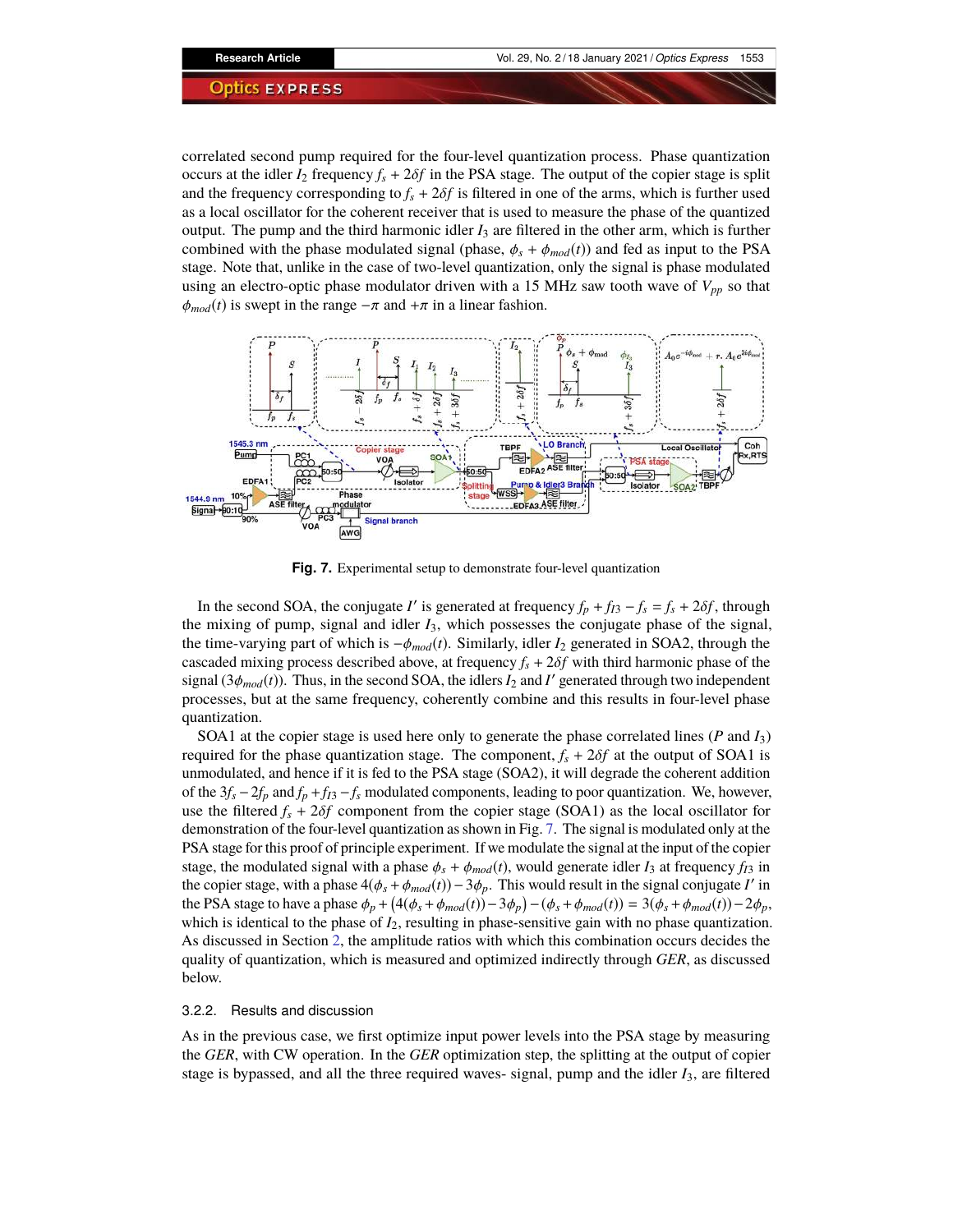using the waveshaper and fed to the second SOA, whose output is monitored using an OSA. The amplitude and phase (from 0 to  $2\pi$  radians) of the input waves are varied using the waveshaper and the gain as a function of the input signal phase is measured from the spectrum. The optimal ratio with which the pump, signal and idler  $I_3$  has to be fed to the quantization step is determined by monitoring the gain extinction ratio for different values of power ratio of signal to pump (*S*/*P*) and pump to idler  $I_3$  ( $P/I_3$ ). The spectra at the input and output of the PSA stage are shown in Fig. [8\(](#page-9-0)a). The input spectrum (blue) shows the three input waves *S*, *P* and *I*3. The output spectrum is shown under both the maximum gain (green line) and minimum gain (red line) conditions, where *GER* ~ 9.5 dB is achieved corresponding to the theoretically optimized value at  $f_s + 2\delta f$ .



<span id="page-9-0"></span>**Fig. 8.** (a) A reference spectrum at the PSA input, PSA output spectra, corresponding to maximum gain *Gmax* and minimum gain *Gmin*, of the *f<sup>s</sup>* + 2δ*f* component at the PSA based four-level phase quantizer output, (b) Phase-sensitive gain (PSG) vs input relative signal phase (c) Gain extinction ratio (GER) for different S/P ratio for a given *P*/*I*<sup>3</sup> ratio, and (d) Input phase at the PSA input (top) and phase transfer function of the four-level phase quantizer (bottom).

The gain at  $f_s + 2\delta f$  as a function of signal's relative phase is shown in Fig. [8\(](#page-9-0)b). The maxima and minima are obtained with a phase difference of  $\pi/4$  as expected for four-level quantization. Since both the signal and the pump participate in the generation of  $I'$  and  $I_3$ , the signal to pump power ratio  $(S/P)$ , which primarily decides the mixing ratio *r* of *I'* and  $I_3$  at the PSA stage, is varied and *GER* is measured for each combination by plotting the phase sensitive gain as a function of input signal phase, for different  $P/I_3$  power ratios and the results are shown in Fig. [8\(](#page-9-0)c). The pump power is fixed to 0 dBm and the pump to  $I_3$  power ratio ( $P/I_3$ ) is maintained constant at ∼6 dB for these experiments. From theoretical predictions the *GER* of ∼9.54 dB would give the best possible four-level quantization. This condition is achieved when the input to the PSA stage is with the ratio *P*/*I*<sup>3</sup> of ∼6 dB and the *S*/*P* of ∼0 dB (GER=9.5 dB) as indicated by a black dotted ellipse in Fig. [8\(](#page-9-0)c). Note that, these power ratios would be a function of operating wavelengths. The tolerance range of GER (and the corresponding power ratio) for the optimum quantization is relatively small such that we could not observe four-level phase quantization for other operating conditions.

Now in the phase quantization stage, proper adjustment of the optimized power ratio of interacting waves are precisely carried out by adjusting the amplitude of the corresponding frequencies in the waveshaper, while the signal phase is swept over  $2\pi$  radians at a faster rate of 15 MHz by driving a phase modulator with a saw-tooth waveform. The output of the SOA2 is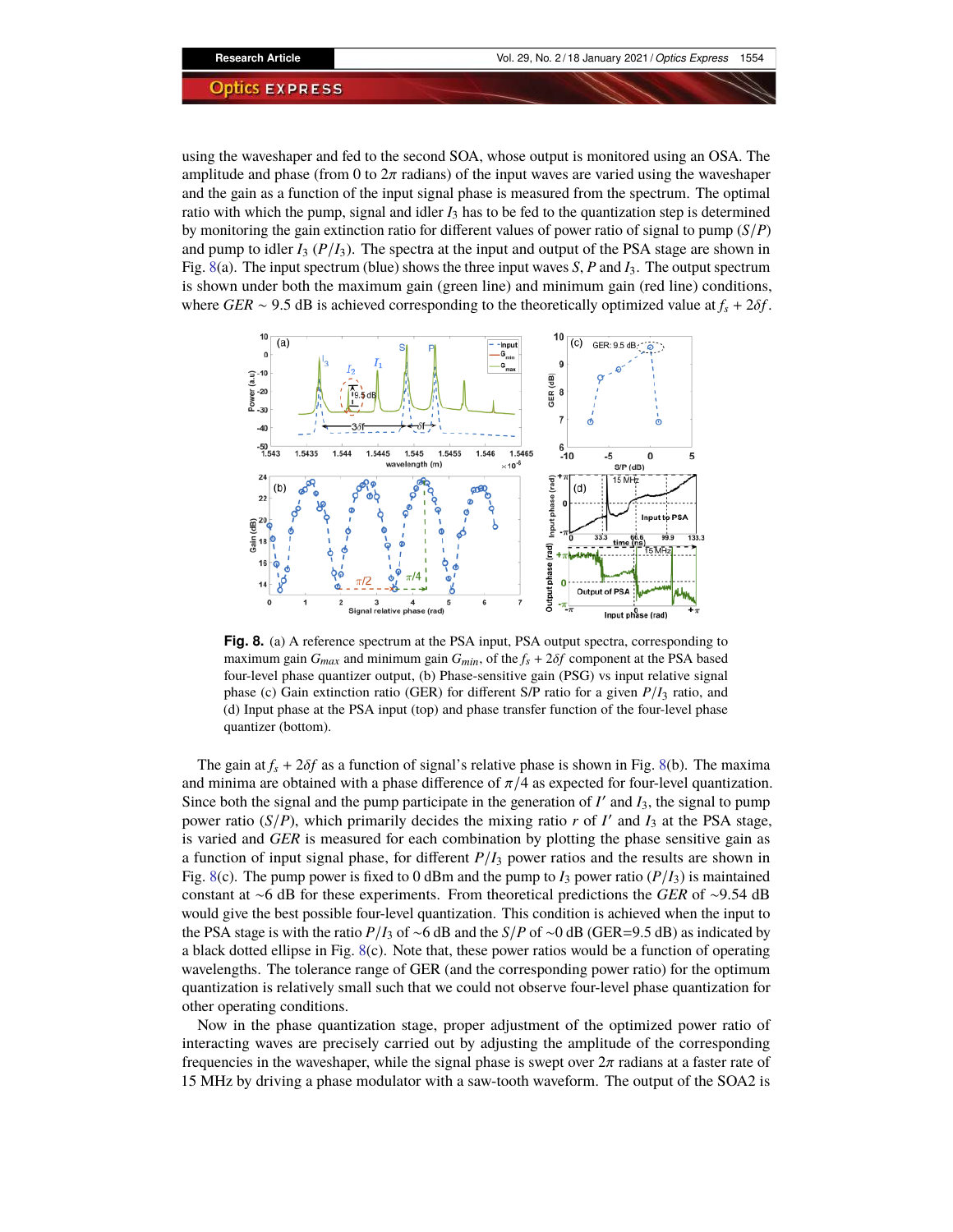filtered to select the  $f_s + 2\delta f$  component. For coherent detection, the local oscillator at  $f_s + 2\delta f$  is obtained from the copier stage as shown in Fig. [7.](#page-8-0) The input and output phase transfer function of the phase quantization step is shown in Fig.  $8(d)$  $8(d)$ . The imperfection in the quantized output could be attributed to the phase-noise transfer due to the cascaded four wave mixing processes.

We also observe that the quantized output phase (Fig. [8\(](#page-9-0)d)) has opposite slope when compared to that of the input. This is because the quantization is measured in the conjugate regime, where the coherent addition is between the signal conjugate and third phase harmonics of the signal  $(e^{-i\phi_s} + r.e^{i3\phi_s})$ . In case the quantization is carried out through the phase addition corresponding to  $(e^{i\phi_s} + r.e^{-i3\phi_s})$ , this change in slope may be avoided [\[35\]](#page-12-8). Since optimization of four-level phase quantization is established, the experiment can now be further extended to illustrate PSA of QPSK modulation formats using SOAs.

# **4. Discussion**

Phase correlation among the participating waves in the phase quantization process is a necessary condition for quantization to occur with minimal errors. Here this condition is obtained with a copier stage which generates the requisite idlers through cascaded four wave mixing. However, the phase noise of the pump and signal at the input of the copier stage determines the error in phase quantization due to the total phase noise transfer at the quantization frequency. The total phase noise in the case of two-level phase quantization in our experiment is decided by the laser phase noise of the signal. Since we use a laser with a very narrow-linewidth for the signal, the quality of the quantization is not affected significantly. However, the total phase error variance at the quantization frequency for the four-level phase quantization scheme can be calculated as the  $3\sigma_s^2 + 2\sigma_p^2$ , where  $\sigma_s^2$  and  $\sigma_p^2$  refers to the phase error variance of the signal and pump respectively. This is why in our experiments the four-level phase quantization is not ideal. This can be avoided if we use the phase-correlated comb-lines instead of the copier stage. With the comb lines, the expected phase-error variance at the output becomes identical to that of one of the comb lines. Another issue that must be taken care of in the experiment is the handling of the phase fluctuations due to environmental changes. Optical phase-locked loops (OPLL) are typically used to maintain phase correlations in black-box implementations of PSA. In our proof-of-principle experiment, we could avoid the OPLL as we sweep the signal phase much faster than the rate of environmental fluctuation. In actual experiments with BPSK/QPSK data in the signal, the experimental setup should have the OPLL incorporated in order to obtain the phase quantization. Moreover, locally generated pump should be used for a black box-PSA implementation, where the pump is generated through injection locking and carrier recovery [\[15](#page-11-11)[,17\]](#page-11-16).

# **5. Conclusion**

We optimize the power ratio of input waves to an SOA-based PSA stage for both two-level and four-level phase quantization schemes. The relation between the mixing ratio *r* and the measurable quantity *GER* is utilized for power optimization. We experimentally study the effect of *GER* on phase quantization efficiency and obtain the best two-level phase quantization for *S*/*I* ratio of -6 dB. Owing to the gain asymmetry of the SOA, the best *GER* and phase quantization are obtained at unequal signal and idler input power levels (*S*/*I*= -6 dB). Furthermore the *GER* is optimized for a four-level phase quantization scheme and illustration of the phase-sensitive gain of the four-level phase quantization scheme is experimentally carried out. The *GER* of different *S*/*P* ratios is measured and the proper ratio which gives *GER* of ~ 9.5 dB is selected to illustrate four-level phase quantization. Thus for both two-level and four-level phase quantization, *GER* is used as the key parameter for optimization and we successfully achieved the quantization with a pump power requirement of only 0 dBm. The idea could now be extended to demonstrate PSA of BPSK/ QPSK modulation formats using SOAs, with optimised operating conditions.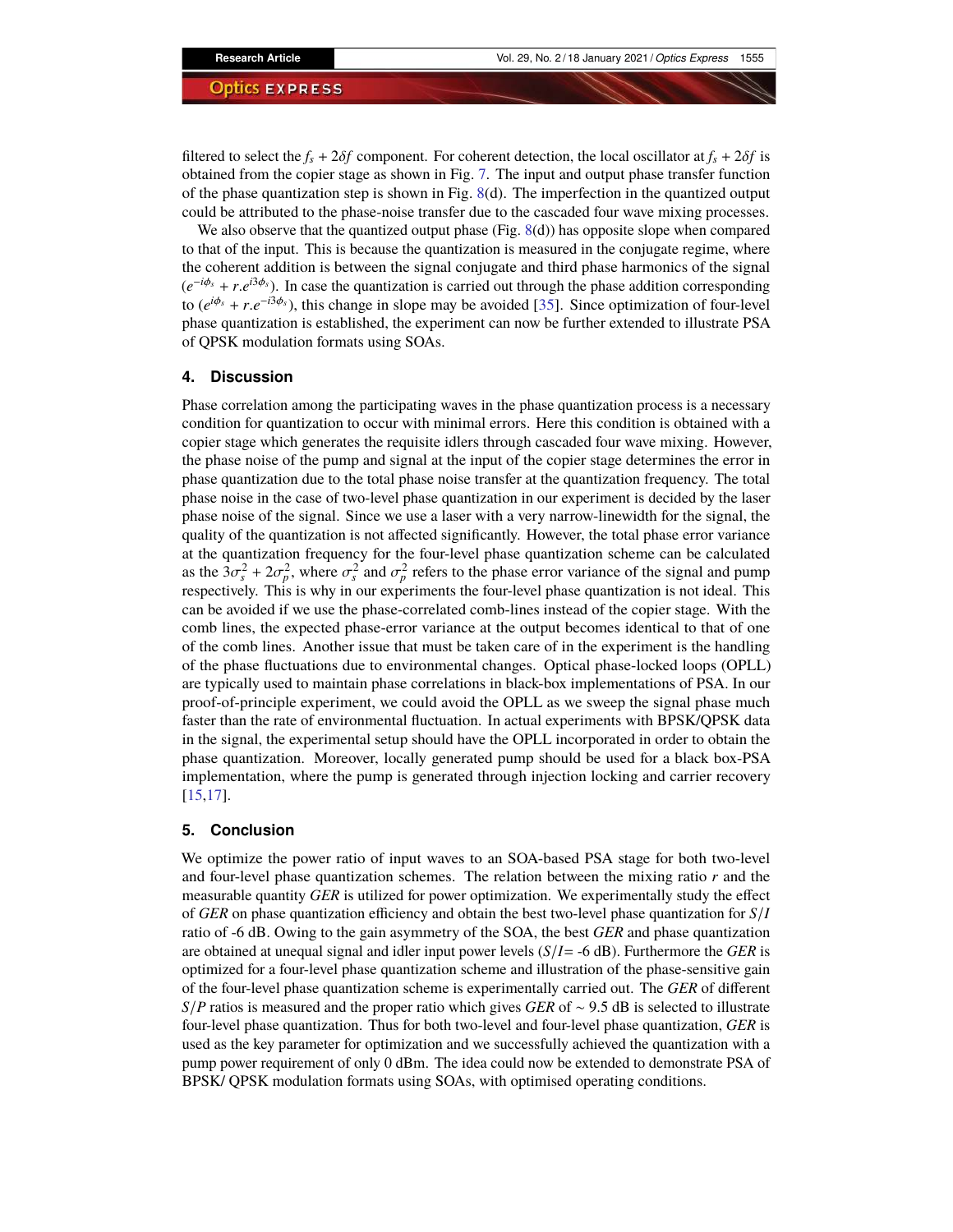**Funding.** People Programme (Marie Curie Actions) of the European Union's Seventh Framework Programme FP7; Ministry of Human Resource Development (SPARC); Ministry of Electronics and Information technology (MEITY-PHD-2695, Visvesvaraya PhD Scheme); Department of Science and Technology, Ministry of Science and Technology, India; Vajra Scheme of Science and Engineering Research Board, Government of India, VJR/2017/000152.

**Disclosures.** The authors declare no conflicts of interest.

#### **References**

- <span id="page-11-0"></span>1. P. V. Mamyshev, "All-optical data regeneration based on self-phase modulation effect," vol. 1, pp. 475–476, *ECOC* 1998.
- 2. T. I. Lakoba and M. Vasilyev, "On multi-channel operation of phase-preserving 2R amplitude regenerator," [Opt.](https://doi.org/10.1016/j.optcom.2014.02.026) [Commun.](https://doi.org/10.1016/j.optcom.2014.02.026) **322**, 114–117 (2014).
- <span id="page-11-1"></span>3. J. K. Lucek and K. Smith, "All-optical signal regenerator," [Opt. Lett.](https://doi.org/10.1364/OL.18.001226) **18**(15), 1226–1228 (1993).
- <span id="page-11-2"></span>4. J. A. Levenson, I. Abram, T. Rivera, and P. Grangier, "Reduction of quantum noise in optical parametric amplification," [J. Opt. Soc. Am. B](https://doi.org/10.1364/JOSAB.10.002233) **10**(11), 2233–2238 (1993).
- <span id="page-11-3"></span>5. C. M caves, "Quantum limits on noise in linear amplifiers," [Phys. Rev. D](https://doi.org/10.1103/PhysRevD.26.1817) **26**(8), 1817–1839 (1982).
- <span id="page-11-4"></span>6. T. Inagaki, K. Inaba, R. Hamerly, K. Inoue, Y. Yamamoto, and H. Takesueet, "Large-scale Ising spin network based on degenerate optical parametric oscillators," [Nat. Photonics](https://doi.org/10.1038/nphoton.2016.68) **10**(6), 415–419 (2016).
- <span id="page-11-5"></span>7. Z. Y. Ou, "Enhancement of the phase-measurement sensitivity beyond the standard quantum limit by a nonlinear interferometer," [Phys. Rev. A](https://doi.org/10.1103/PhysRevA.85.023815) **85**(2), 023815 (2012).
- <span id="page-11-6"></span>8. F. Hudelist, J. Kong, C. Liu, J. Jing, Z. Y. Ou, and W. Zhang, "Quantum metrology with parametric amplifier-based photon correlation interferometers," [Nat. Commun.](https://doi.org/10.1038/ncomms4049) **5**(1), 3049 (2014).
- <span id="page-11-7"></span>9. P. A. Andrekson and M. Karlsson, "Fiber-based phase-sensitive optical amplifiers and their applications," [Adv. Opt.](https://doi.org/10.1364/AOP.382548) [Photonics](https://doi.org/10.1364/AOP.382548) **12**(2), 367–428 (2020).
- <span id="page-11-8"></span>10. M. E. Marhic, C. H. Hsia, and J. M. Jeong, "Optical amplification in a nonlinear fibre interferometer," [Electron. Lett.](https://doi.org/10.1049/el:19910136) **27**(3), 210–211 (1991).
- 11. A. Takada and W. Imajuku, "Amplitude noise suppression by using high-gain phase-sensitive amplifier as limiting amplifier," paper. WA5, *OFC* 1996.
- 12. W. Imajuku and A. Takada, "In-line phase-sensitive amplifier with optical-PLL-controlled internal pump light source," [Electron. Lett.](https://doi.org/10.1049/el:19971360) **33**(25), 2155–2156 (1997).
- <span id="page-11-9"></span>13. M. Gao, T. Inoue, T. Kurosu, and S. Namiki, "Evolution of the gain extinction ratio in dual-pump phase sensitive amplification," [Opt. Lett.](https://doi.org/10.1364/OL.37.001439) **37**(9), 1439–1441 (2012).
- <span id="page-11-10"></span>14. Z. Zheng, L. An, Z. Li, X. Zhao, and X. Liu, "All-optical regeneration of DQPSK/QPSK signals based on phase-sensitive amplification," [Opt. Commun.](https://doi.org/10.1016/j.optcom.2008.01.046) **281**(10), 2755–2759 (2008).
- <span id="page-11-11"></span>15. R. Slavík, F. Parmigiani, J. Kakande, C. Lundström, M. Sjödin, P. A. Andrekson, R. Weerasuriya, S. Sygletos, A. D. Ellis, L. G. Nielsen, D. Jakobsen, S. Herstrom, R. Phelan, J. O'Gorman, A. Bogris, D. Syvridis, S. Dasgupta, P. Petropoulos, and D. J. Richardson, "All-optical phase and amplitude regenerator for next-generation telecommunications systems," [Nat. Photonics](https://doi.org/10.1038/nphoton.2010.203) **4**(10), 690–695 (2010).
- <span id="page-11-17"></span>16. R. Slavik, A. Bogris, J. Kakande, F. Parmigiani, L. Gruner-Nielsen, R. Phelan, J. Vojtech, P. Petropoulos, D. Syvridis, and D. J. Richardson, "Field-Trial of an All-Optical PSK Regenerator/Multicaster in a 40 Gbit/s, 38 Channel DWDM Transmission Experiment," [J. Lightwave Technol.](https://doi.org/10.1109/JLT.2011.2174197) **30**(4), 512–520 (2012).
- <span id="page-11-16"></span>17. J. Kakande, R. Slavík, F. Parmigiani, A. Bogris, D. Syvridis, L. G. Nielsen, R. Phelan, P. Petropoulos, and D. J. Richardson, "Multilevel quantization of optical phase in a novel coherent parametric mixer architecture," [Nat.](https://doi.org/10.1038/nphoton.2011.254) [Photonics](https://doi.org/10.1038/nphoton.2011.254) **5**(12), 748–752 (2011).
- 18. J. Kakande, R. Slavík, F. Parmigiani, P. Petropoulos, and D. J. Richardson, "All-Optical Processing of Multi-level Phase Shift Keyed Signals," paper OW1I.3, *OFC* 2012.
- <span id="page-11-12"></span>19. R. Slavík, A. Bogris, F. Parmigiani, J. Kakande, M. Westlund, M. Sköld, L. Grüner-Nielsen, R. Phelan, D. Syvridis, P. Petropoulos, and D. J. Richardson, "Coherent All-Optical Phase and Amplitude Regenerator of Binary Phase-Encoded Signals," [IEEE J. Sel. Top. Quantum Electron.](https://doi.org/10.1109/JSTQE.2011.2136329) **18**(2), 859–869 (2012).
- <span id="page-11-13"></span>20. F. Parmigiani, K. R. H. Bottrill, R. Slavík, D. J. Richardson, and P. Petropoulos, "Multi-Channel phase regenerator based on polarization-assisted phase-sensitive amplification," [IEEE Photonics Technol. Lett.](https://doi.org/10.1109/LPT.2016.2514605) **28**(8), 845–848 (2016).
- <span id="page-11-14"></span>21. H. Wang, C. He, G. Li, and Y. Ji, "All-Optical Phase Quantization with High Accuracy Based on a Multiwave Interference Phase Sensitive Amplifier," [IEEE Photonics J.](https://doi.org/10.1109/JPHOT.2017.2703812) **9**(3), 1–8 (2017).
- <span id="page-11-15"></span>22. M. E. Marhic, "Polarization independence and phase-sensitive parametric amplification," [J. Opt. Soc. Am. B](https://doi.org/10.1364/JOSAB.28.002685) **28**(11), 2685–2689 (2011).
- <span id="page-11-18"></span>23. J. Yang, M. Ziyadi, Y. Akasaka, S. Khaleghi, M. R. Chitgarha, J. Touch, and M. Sekiya, "Investigation of polarization-insensitive phase regeneration using polarization-diversity phase-sensitive amplifier," pp. 1–3, *ECOC* 2013.
- 24. A. L. Riesgo, C. Lundström, F. Chiarello, M. Karlsson, and P. A. Andrekson, "Phase-sensitive amplification and regeneration of dual-polarization BPSK without polarization diversity," pp. 1–3, *ECOC* 2014.
- 25. W. Yang, Y. Yu, M. Ye, G. Chen, C. Zhang, and X. Zhang, "Phase regeneration for polarization-division multiplexed signals based on vector dual-pump nondegenerate phase sensitive amplification," [Opt. Express](https://doi.org/10.1364/OE.23.002010) **23**(3), 2010–2020 (2015).